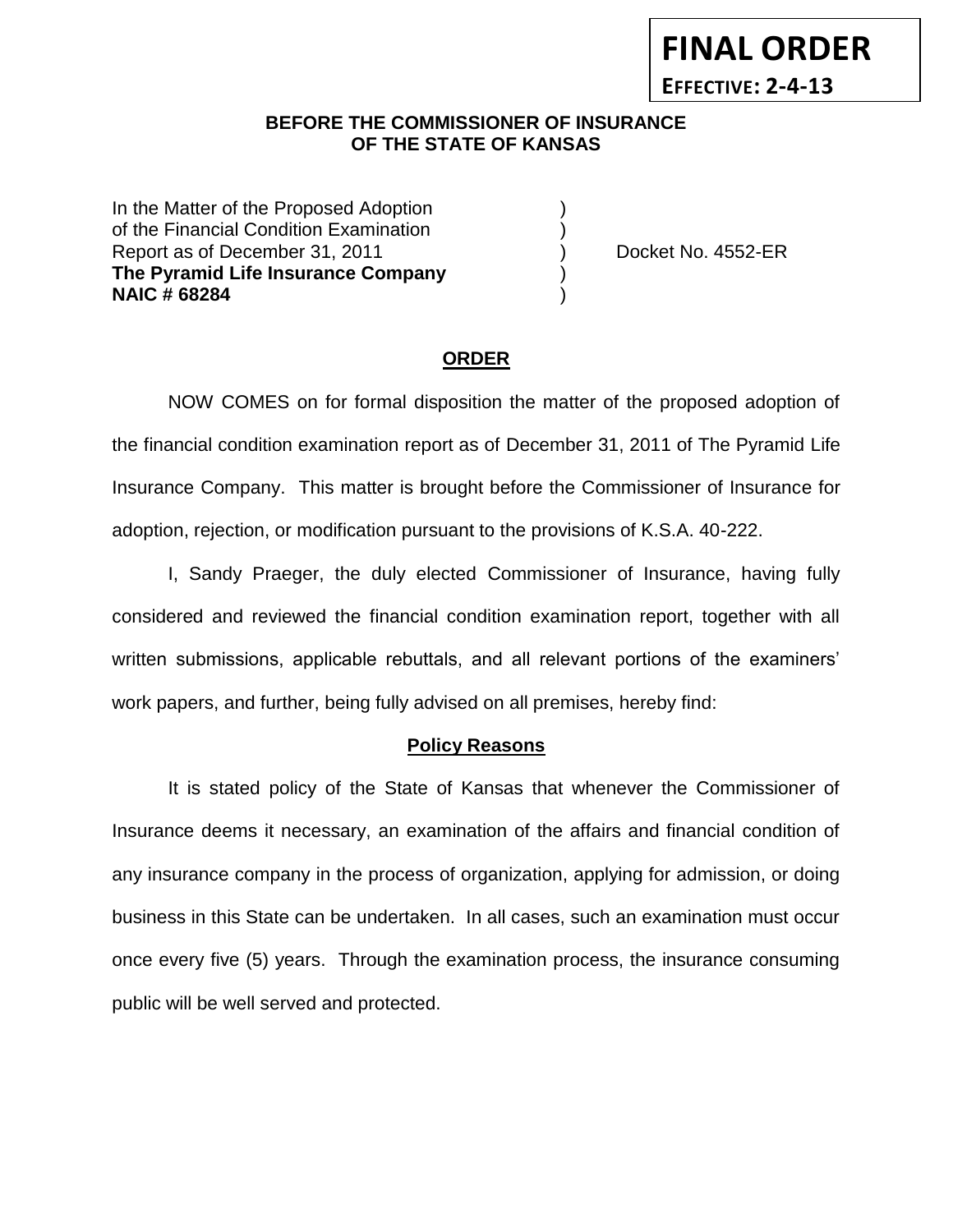### **Findings of Fact**

1. The Commissioner of Insurance has jurisdiction over this matter pursuant to K.S.A. 40-222.

2. An examination of The Pyramid Life Insurance Company was undertaken by the Kansas Insurance Department and was completed on November 19, 2012.

3. The examiner-in-charge tendered and filed with the Kansas Insurance Department a verified written report of the examination within thirty (30) days following completion of the examination, to wit, on November 19, 2012.

4. Following receipt of the verified report, the Kansas Insurance Department transmitted the report to The Pyramid Life Insurance Company on December 11, 2012, with a duly executed notice advising the company of its opportunity to prepare and submit to the Kansas Insurance Department a written submission or rebuttal with respect to any and all matters contained in the report. The Pyramid Life Insurance Company was further advised that any written submission or rebuttal needed to be filed with the Kansas Insurance Department no later than thirty (30) days after receipt of the verified report.

5. The Pyramid Life Insurance Company filed a written acceptance of the verified report on January 10, 2013.

6. Based upon the written submission tendered, The Pyramid Life Insurance Company took no exceptions to matters contained in the verified report.

7. Within thirty (30) days of the end of the time period allowed for written submission or rebuttal, the Commissioner of Insurance fully reviewed the report, together with all written submissions and rebuttals provided by The Pyramid Life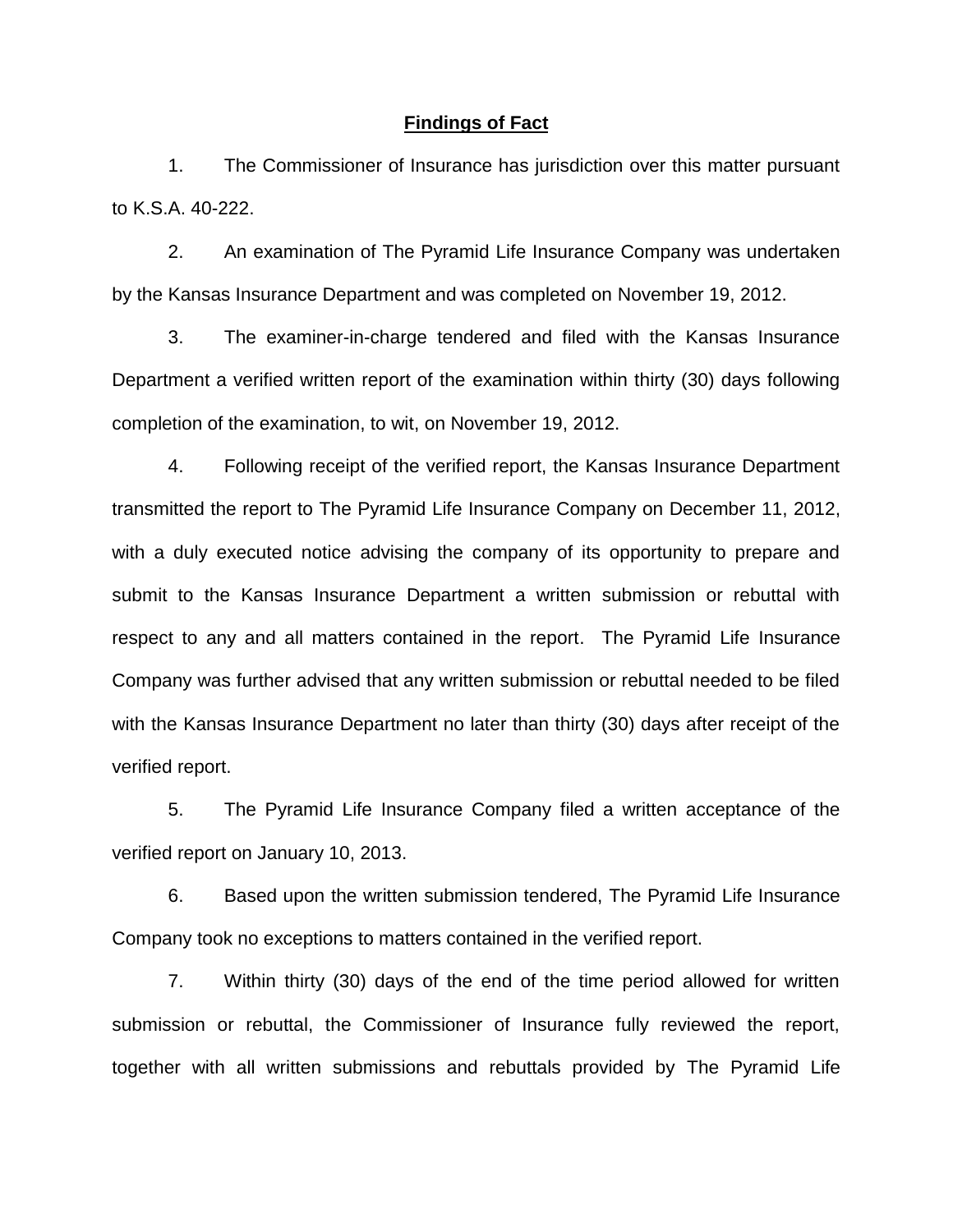Insurance Company. The Commissioner of Insurance further reviewed all relevant workpapers.

8. No other written submissions or rebuttals were submitted by The Pyramid Life Insurance Company.

## **Conclusion of Law**

9. K.S.A. 40-222(k)(2) provides:

"Within 30 days of the end of the period allowed for the receipt of written submissions or rebuttals, the commissioner shall fully consider and review the report, together with any written submissions or rebuttals and any relevant portions of the examiners workpapers and enter an order:

- (A) Adopting the examination report as filed or with modification or corrections. If the examination report reveals that the company is operating in violation of any law, regulation or prior order of the commissioner, the commissioner may order the company to take any action the commissioner considers necessary and appropriate to cure such violations; or
- (B) rejecting the examination report with directions to the examiners to reopen the examination for purposes of obtaining additional data, documentation or information, and refiling pursuant to subsection (k); or
- (C)call and conduct a fact-finding hearing in accordance with K.S.A. 40- 281 and amendments thereto for purposes of obtaining additional documentation, data, information and testimony."
- 10. Based upon the Findings of Fact enumerated in paragraphs #1 through #8

above, the financial condition examination report as of December 31, 2011 of The

Pyramid Life Insurance Company should be adopted.

## **IT IS THEREFORE, BY THE COMMISSIONER OF INSURANCE, ORDERED THAT:**

1. The financial condition examination report as of December 31, 2011 of

The Pyramid Life Insurance Company hereby is adopted.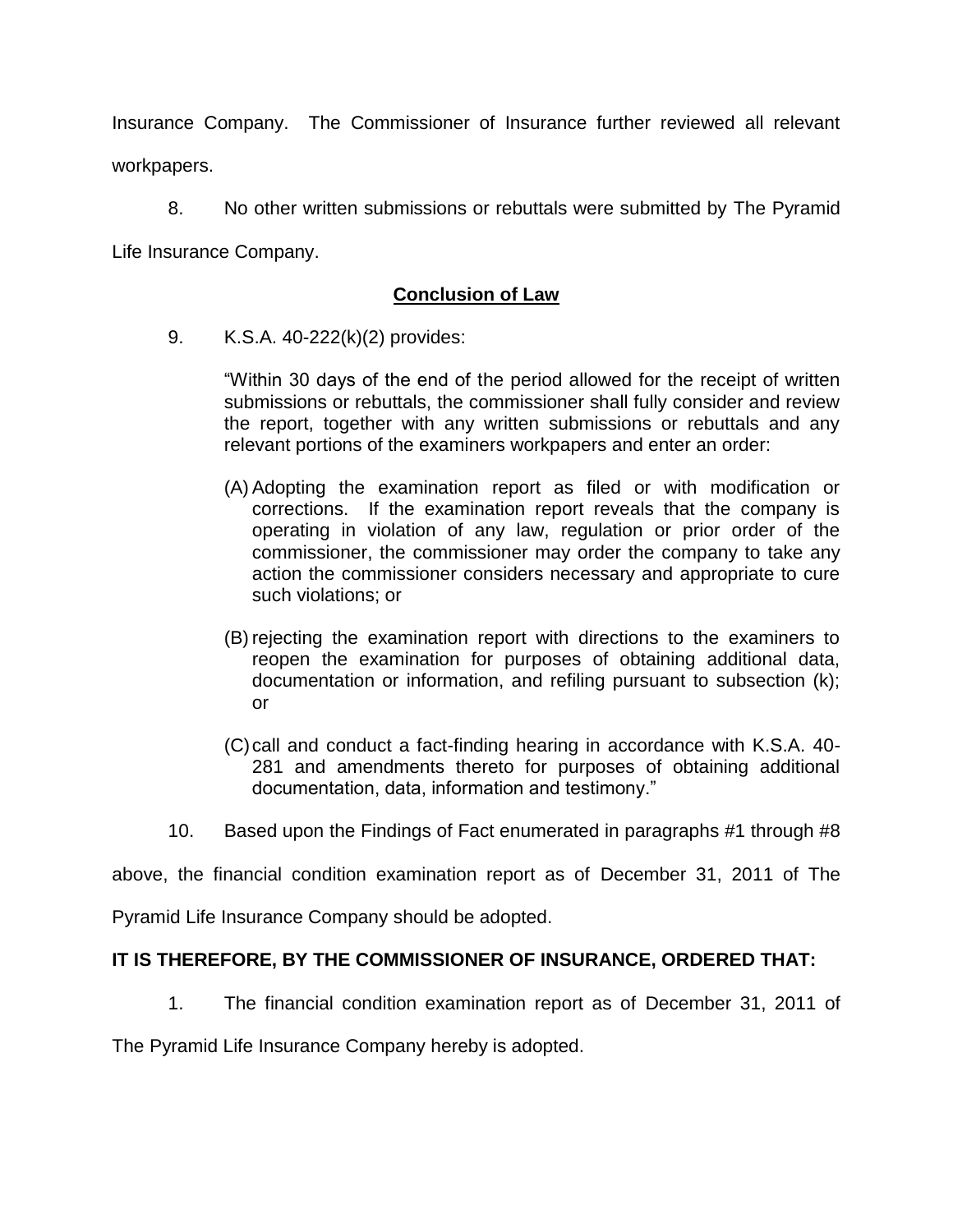2. The Commissioner of Insurance retains jurisdiction over this matter to issue any and all further Orders deemed appropriate or to take such further action necessary to dispose of this matter.

**IT IS SO ORDERED THIS \_\_16th\_\_\_ DAY OF JANUARY, 2013 IN THE CITY OF TOPEKA, COUNTY OF SHAWNEE, STATE OF KANSAS.**



\_/s/ Sandy Praeger\_\_\_\_\_\_\_\_\_\_\_\_\_\_\_\_ Sandy Praeger Commissioner of Insurance By:

\_/s/ John Wine\_\_\_\_\_\_\_\_\_\_\_\_\_\_\_\_\_\_\_

John Wine

General Counsel

# **NOTICE OF RIGHTS TO HEARING AND REVIEW**

## **Within fifteen (15) days of the date of service of this Order,** The Pyramid Life

Insurance Company may submit a written request for a hearing pursuant to K.S.A. 77-

537 and K.S.A. 77-542. Any request for a hearing should be addressed to the following:

John Wine, General Counsel Kansas Insurance Department 420 S.W. 9<sup>th</sup> Street Topeka, Kansas 66612